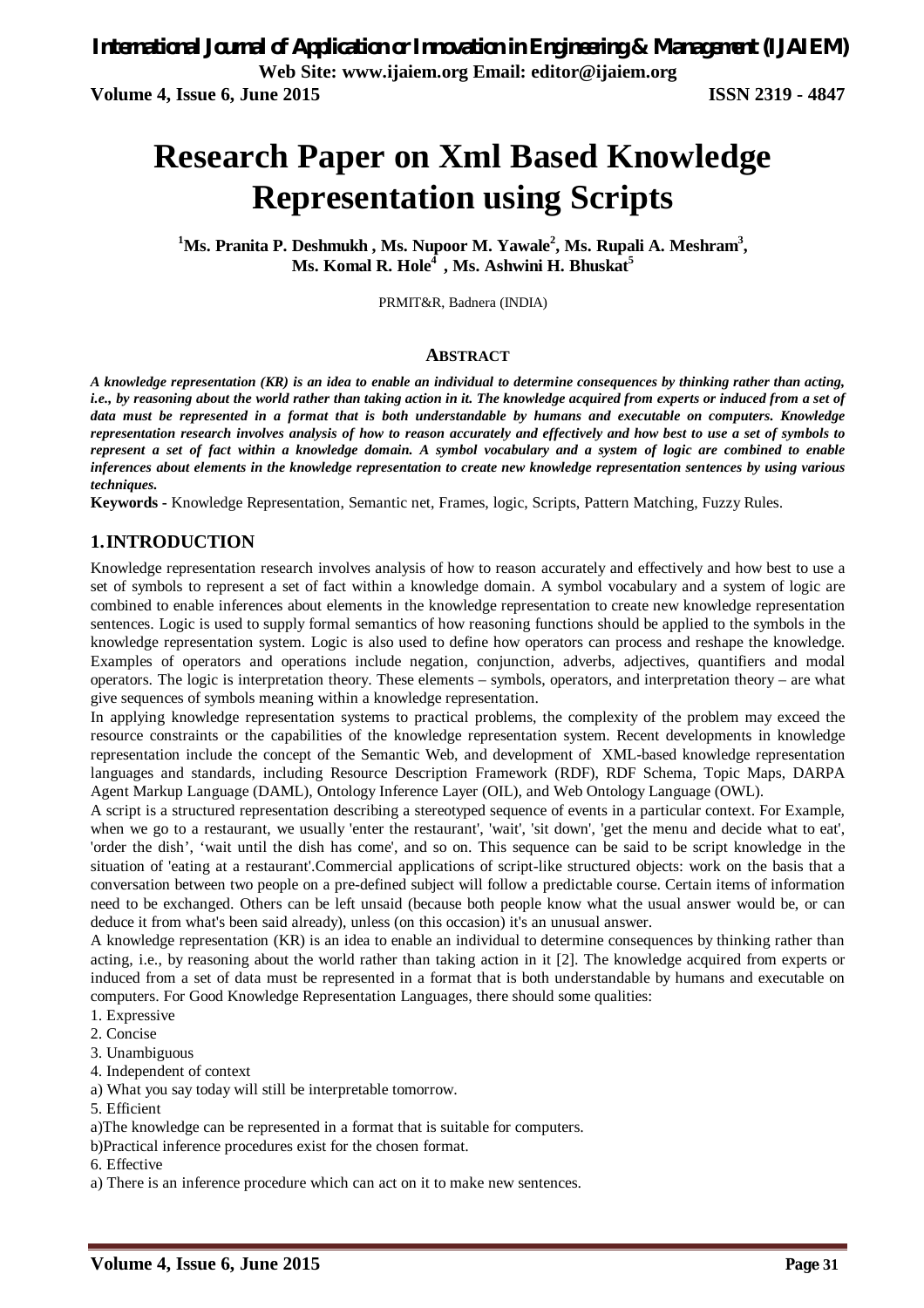#### **Volume 4, Issue 6, June 2015 ISSN 2319 - 4847**

#### **2. RELATED WORK**

To develop an approach for building knowledge-acquisition tools that provide strong support for a wide range of medications and knowledge-based system types [1][2]. To achieve this goal, we equipped a knowledge-acquisition tool with a library of knowledge-acquisition scripts (or KA Scripts) which represent prototypical procedures for modifying knowledge-based systems[3].

KA Scripts is that they provide a context for relating individual changes to different parts of the knowledge-based system enabling the tool to analyze each change from the perspective of the overall modification. This kind of analysis complements previous approaches for interpreting changes to a knowledge-based system and enables a knowledgeacquisition tool to provide a more precise guidance. Because KA Scripts are problem-solving method independent, they can be used to support modifications of any kind of knowledge-based system. Furthermore, because KA Scripts represent varied procedures for modifying different aspects of a knowledge-based system, they can support a wide range modification. It has implemented a script-based knowledge-acquisition tool called ETM that supports modification to knowledge-based systems developed within the EXPECT framework. In implementing ETM we addressed several research issues that concerned the development of a KA Script library, the coordination of KA Scripts, and the model of interaction with the user.

Knowledge-based systems for subjects using ETM vs. subjects using EXPECT. The experiments howed that subjects using ETM outperformed the ones using EXPECT, especially in the more complex modification tasks. In this first experiment they are chose subjects that were already familiar with EXPECT but not with ETM. Author has expect that the difference in performance will be more significant in their future experiments involving subjects not familiar with EXPECT. One important extension to our approach is to give advice on how to start a modification, not just how to complete it. In fact, three of our four subjects made the comment that they would like help in where to start the modification. One way to achieve this goal is by integrating KA Scripts of different level of abstraction. The more abstract KA Scripts would plan the overall modification while the more specific ones would take care of the details[3].

There are various knowledge representation schemes in AI. All KR techniques have their own semantics, structure as well as different control mechanism and power. Combination of two or more representation scheme may be used for making the system more efficient and improving the knowledge representation. They are trying to build the intelligent system that can learn itself by the query and have a power full mechanism for representation and inference. The semantic net and script are very powerful techniques in some respects so the aim is to take the advantage of these techniques under one umbrella. The comparison between various hybrid KR techniques is shown in table with the proposed one[4].

A script is a structured representation describing a stereotyped sequence of events in a particular context [5]. The comparison between five representation schemes and the objective is to analyses the power and expressiveness of a system. Each knowledge representation schemes has advantages and disadvantages. Combination of two or more representation scheme may be used to for making the system more efficient and improving the knowledge representation[6].

KR is the study of how to know at the same time be represented as comprehensibly as possible and reasoned with as effectively as possibly. The simplest analysis shows difference between procedural and declarative knowledge. KR is very important for knowledge based systems. A selected KR scheme should have appropriate inference methods to allow for reasoning. Popular KR schemes are Rules, Semantic Nets, Schemata(Frames and Scripts) and Logic. Balance must be found between effective representations, efficiency and understandability for effectiveness. Effective KR should be used to represent the most important aspects of the real world, such as action, space, time, mental events[7].

RDF/XML can be (extended to be) used in various knowledge representation cases and It proposed intuitive notations (FE, FCG and FO) covering at least all the presented cases. Although these high-level notations are unlikely to be widely adopted, they show some ways to improve other notations in readability, expressivity and "knowledge normalizing effect" – for example, Notation-3, Tim Berners-Lee's "academic exercise", which does not (yet) have a special syntax for extended quantifiers, collections, functions and definitions. This article complements the lexical and ontological conventions proposed in to permit knowledge sharing. We are now working on the import and export of FE, FCG, KIF and RDF/XML in WebKB-2, along the lines presented in this article. More information can be found, and testing can be done, on the WebKB site[8].

In this paper author has presented a first approach toward the creation of intelligent brows able documents, applied to cutaway diagrams. Author identifies the tags in the drawing and correlates them with the occurrences of the same tags in the legend adjoining the graphics. Moreover, we identified the need for real component algebra for document analysis applications and research and defined the major requirements for such an environment: edibility and interchangeability, which we obtain through scripting basic image treatment components and interoperability, to obtain by defining a sound xml-based description format for image and document analysis results[9].

The very first implementation made of this component algebra, based on the scripting language and own graphic analysis library, developed an ad hoc that is anything but generic and extendible. It is clear that, in order to achieve a realistic framework, the final representation should encompass most graphical entities and attributes. Sepsis a very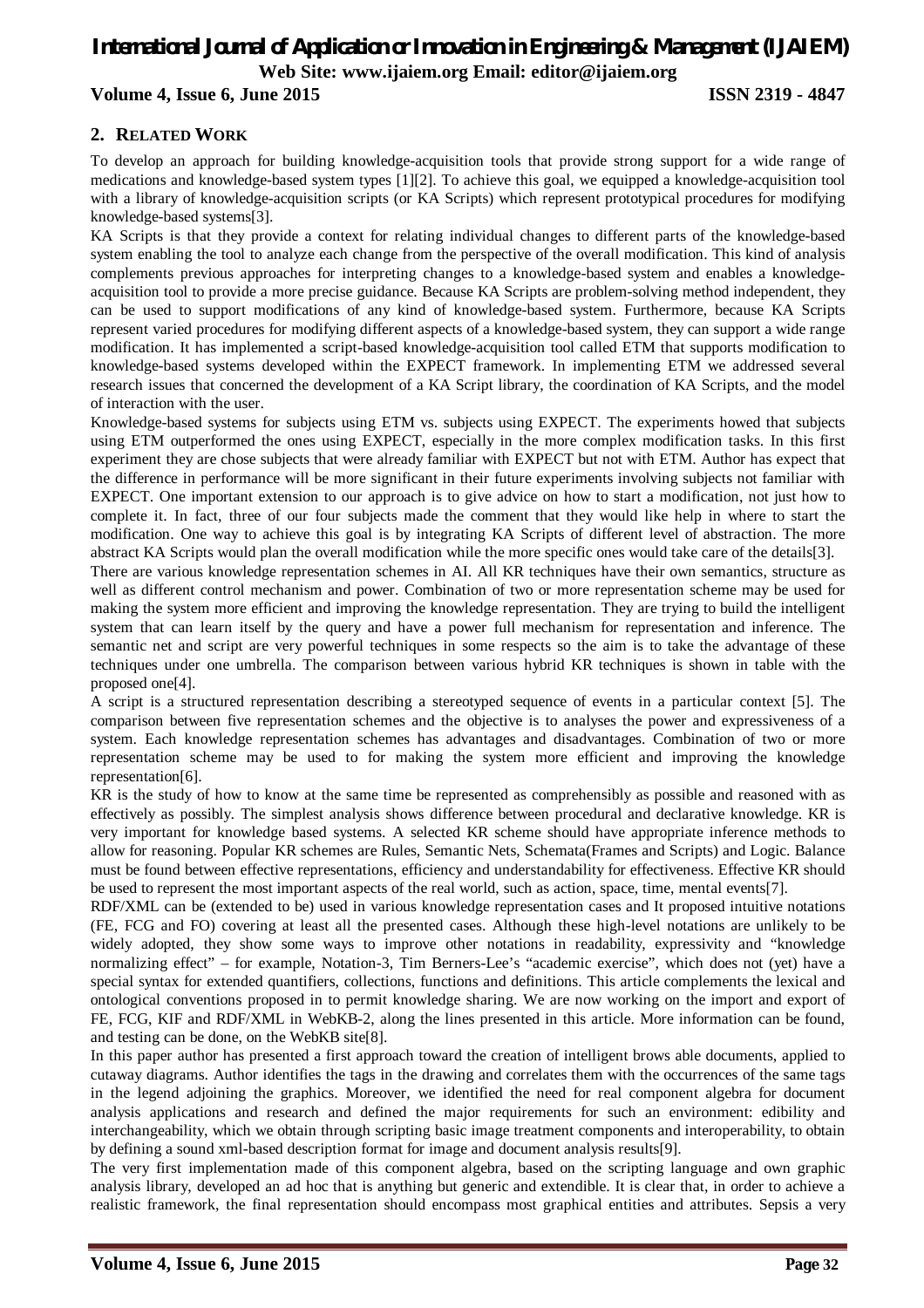### *International Journal of Application or Innovation in Engineering & Management (IJAIEM)* **Web Site: www.ijaiem.org Email: editor@ijaiem.org Volume 4, Issue 6, June 2015 ISSN 2319 - 4847**

important initiative in that direction, and we are currently investigating its possibilities. However, at the printing of this document, it is still unclear whether this W3C recommendation remains suited for free, unlimited use, and other challengers, like Mpeg7\_Vrml also need to be considered[10].

Author has presented a scheme for management of multilingual OCR system using XML as the universal medium for data description and exchange. They have shown that our XML based representation can handle different requirements of multilingual document image management systems. Using XML based unified representation framework we have provided solutions for ground truth management, modular multiparty OCR development and semantics or concept based search of OCR documents. Out approach provides a generic solution which can be emulated for other multilingual multiscript OCR environments[11].

#### **3. ARCHITECTURE**

The KR system must be able to represent any type of knowledge, "Syntactic, Semantic, logical, Presupposition, Understanding ill formed input, Ellipsis, Case Constraints, Vagueness". In our previous paper we have proposed the model for effective knowledge representation technique that consist five different parts the K Box, Knowledge Base, Query applier, reasoning and user interface as shown in fig 8. This time the total emphasis is on knowledge representation. This section used to describe the new hybrid knowledge representation technique which is the integration of script and semantic net KR technique. The semantic net & script KR technique are explained in next subsection[12].



**Figure 1.** Knowledge base system model/Architecture

|  | Table 1. Comparison between procedural and declarative knowledge |  |  |  |  |  |
|--|------------------------------------------------------------------|--|--|--|--|--|
|--|------------------------------------------------------------------|--|--|--|--|--|

| Sr. No. | <b>Procedural</b><br>Knowledge    | <b>Declarative</b><br>Knowledge     |  |
|---------|-----------------------------------|-------------------------------------|--|
| 1.      | Hard to Debug                     | Easy to Validate                    |  |
| 2.      | <b>Black Box</b>                  | White Box                           |  |
| 3.      | Obscure                           | Explicit                            |  |
| 4.      | <b>Process Oriented</b>           | Data Oriented                       |  |
| 5.      | Extension may<br>affect stability | Extension is easy                   |  |
| 6.      | Fast, direct<br>execution         | Slow (requires<br>interpretation)   |  |
| 7.      | Simple data can<br>be used        | May require high<br>level data type |  |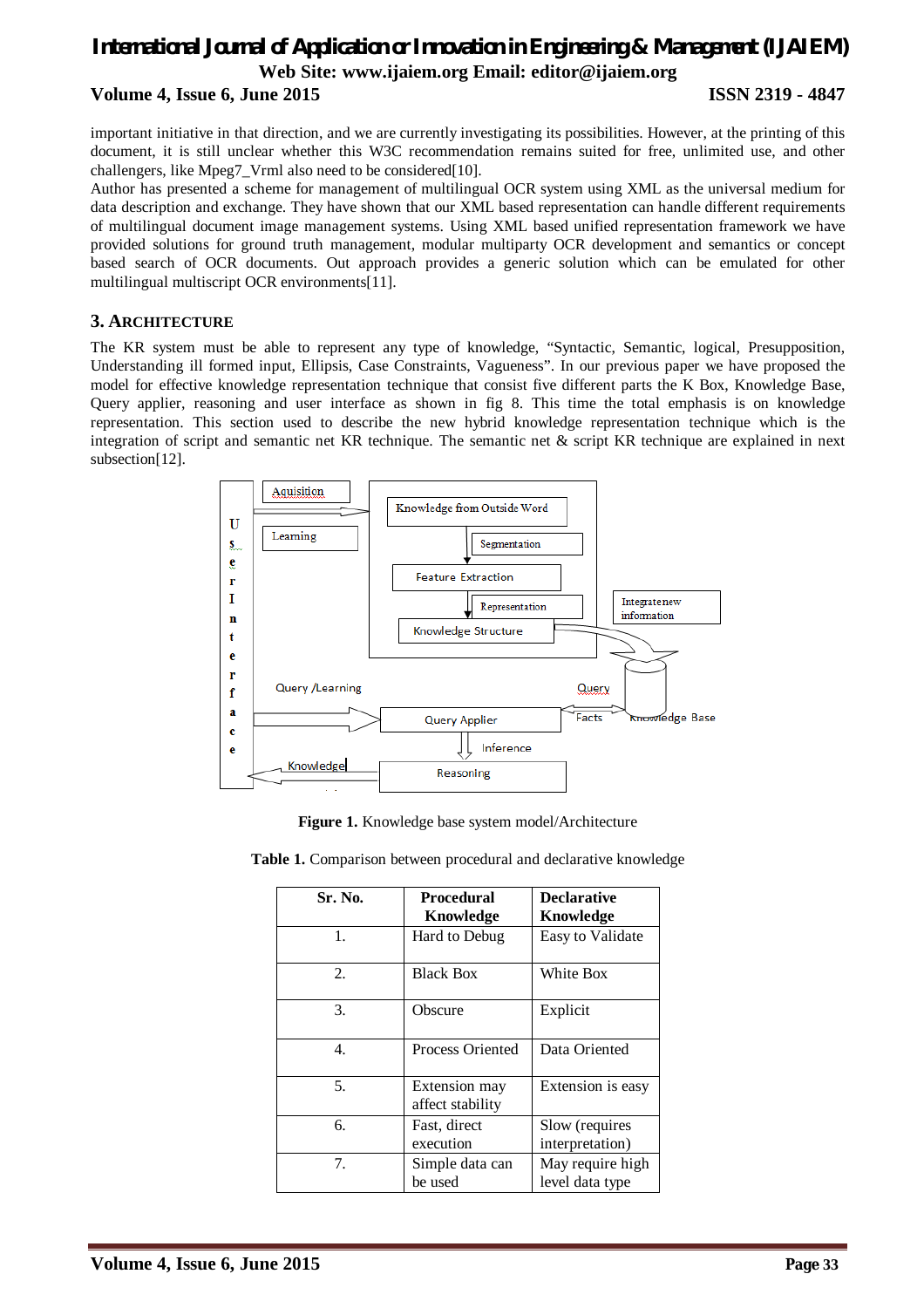**Volume 4, Issue 6, June 2015 ISSN 2319 - 4847**

| 8. | Representation in | Representation in  |
|----|-------------------|--------------------|
|    | the form of sets  | the form of        |
|    | of rules.         | production         |
|    | organized into    | system, the entire |
|    | routines and      | set of rules for   |
|    | subroutines.      | executing the      |
|    |                   | task.              |
| 9. | Focuses on tasks  | Refers to          |
|    | that must be      | representations    |
|    | performed to      | of objects and     |
|    | reach a           | events.            |
|    | particular.       | knowledge about    |
|    |                   | facts.             |

#### **4. KNOWLEDGE REPRESENTATION TECHNIQUES**

#### **4.1 Knowledge Representation Using Script**

A script is a term proposed by Schank, and it refers to a form of knowledge representation. A script is a structured representation describing a stereotyped sequence of events in a particular context. For Example, when we go to a restaurant, we usually 'enter the restaurant', 'wait', 'sit down', 'get the menu and decide what to eat', 'order the dish', 'wait until the dish has come', and so on. This sequence can be said to be script knowledge in the situation of 'eating at a restaurant'. A script is a remembered precedent, consisting of tightly coupled, expecting-suggesting primitive action and state-change frames. A script is a structured representation describing a stereotyped sequence of events in a particular context. Scripts predict unobserved events. Scripts can form a coherent account from disjoint conversations. As compared to scripts, a frame is a relatively large chunk of knowledge about a particular object, event, location, situation or other element. The frame describes the object in great detail. Script, on the other hand, is a knowledge representation scheme that instead of describing an object, describes a sequence of events[12].

It is active type information which contains class of events in terms of contexts, participants and sub-events represented in the form of collection of slots or series of frames which uses inheritance and slots. Scripts predict unobserved events and can build coherent account from disjointed observations. Scripts basically describes the stereotypical knowledge i.e. if the system in not given the information dynamically then it assumes the default information to be true Scripts are beneficial because real world events do follow stereotyped patterns as human beings use previous experiences to understand verbal accounts[13]. A script is used for organizing the knowledge as it directs the attention and recalls the inference. They provide knowledge and expectations about specific events or experiences and can be applied to new situations. For example: "Rohan went to the restaurant and had some pastries". It was good now meaning derived from the above text one gets to know he got the pastries from the restaurant and that for eating and that was good. Script defines an episode with the known behavior and describes the sequence of events[14][15][16]. The script consist the following.

- Current plans (Entry condition, Result)
- Social link(Track)
- Played roles,
- Scene.
- Probs.

Anything indicating the behavior of the script in a given situation.

An example of script for class room is shown in table.

**Table 2:** Example of Script Structure for class Room

| <b>Script Lecture Room</b>                   |                                         |
|----------------------------------------------|-----------------------------------------|
| Track: Class room                            | Entry condition : T has prepare lecture |
| Props: table, chair, chock board, chock box, | T has prepare notes                     |
| lecture stand, projector                     | The class is open                       |
|                                              | T has attendance register.              |
| Roles: $T = Teacher$                         | Result: T has imparted knowledge        |
| $S = Student$                                | S: Acquired Knowledge                   |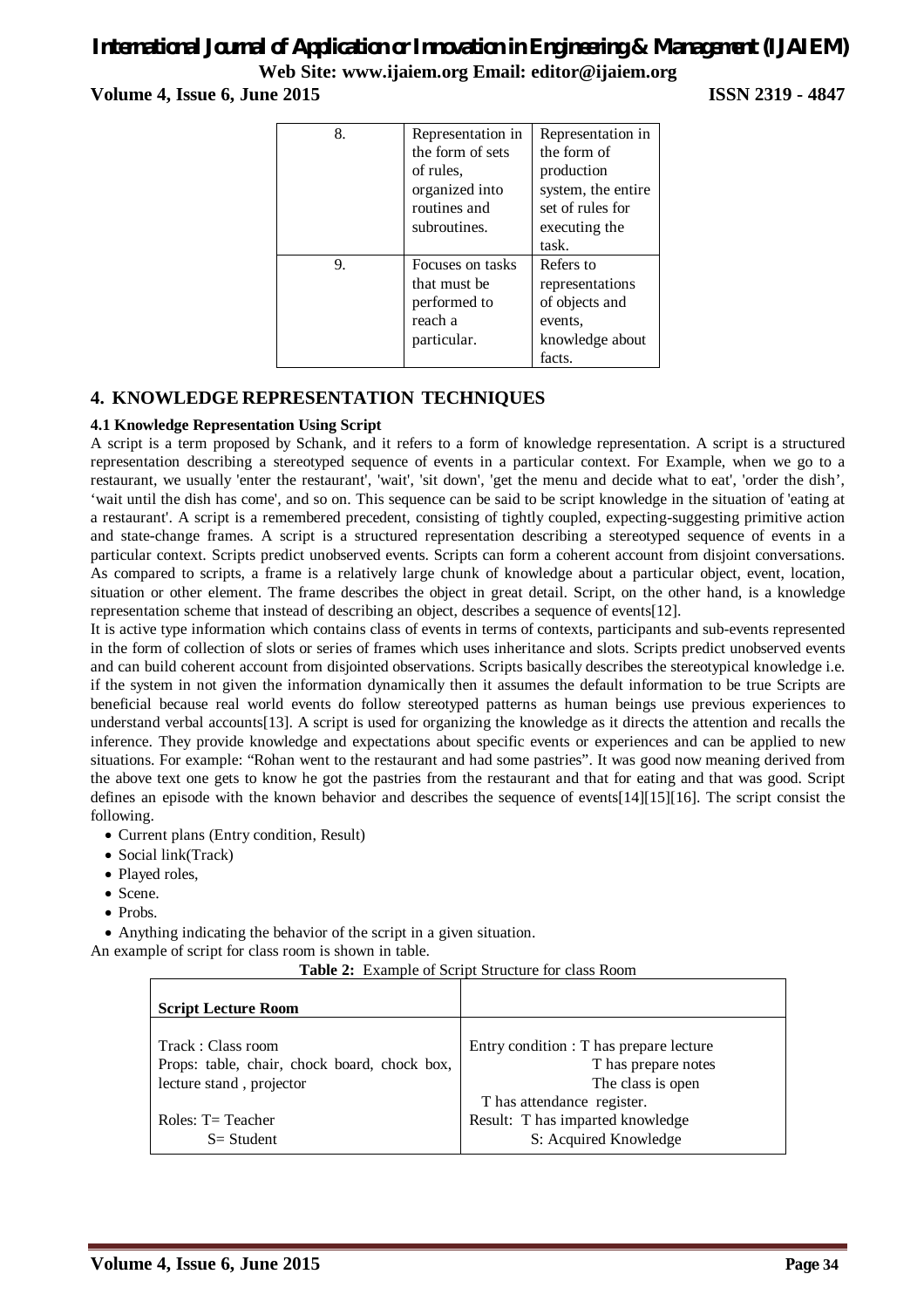#### **Volume 4, Issue 6, June 2015 ISSN 2319 - 4847**

| Scene 2 Lecture                                                                                                                                                                                                                                           |
|-----------------------------------------------------------------------------------------------------------------------------------------------------------------------------------------------------------------------------------------------------------|
|                                                                                                                                                                                                                                                           |
| T: lecture notes on lecture<br>stand<br>T: select the lecture no.<br>T: Explain the lecture<br>S: listen the lecture<br>S: ask the question<br>T: Use the board<br>T: go to the scene 4 at the<br>"No student class"<br>T: Explain<br>T: ask the question |
|                                                                                                                                                                                                                                                           |

| <b>Script Lecturer Room Contd.</b> |                         |
|------------------------------------|-------------------------|
| Scene 3 question solving           | Scene 4 existing        |
|                                    |                         |
| T: gave question                   | T:took the attendance   |
| S: discussion                      | T: Collect the sheet    |
| S: Solve the question              | T: Leave the class room |
| T: Solve the question              |                         |

#### **Advantages of using scripts:-**

- 1. Details for a particular object remain open and
- 2. Reduces the search space.

#### **Disadvantages:-**

- 1. Less general than Frames
- 2. It may not be suitable for all kind of Knowledge

#### **4.2 Information Retrieval**

Over the years, the volume of information available has been increasing continuously, and never has so much information been so readily available and shared among so many people. The role of searching applications has therefore changed radically from systems designed for special purposes with a well defined target group to general systems for almost everyone. Unfortunately the unstructured nature and huge volume of information accessible over networks have made it increasingly difficult for users to shift through and find relevant information. Numerous information retrieval techniques have been developed to help to deal with this problem[17].

#### **4.3 Ontology's and Knowledge Representation**

Exactly what the knowledge representation is? This question can be answered as:

- 1)A Knowledge representation is a surrogate. Most of the things that we want to represent cannot be stored in a computer e.g., bicycle, birthdays, motherhood, etc., so instead, symbols are used as a surrogate for the actual objects or concepts.
- 2)A knowledge representation is a set of ontological commitments. Representations are imperfect approximations of the world, each attending to some things and ignoring others. A selection representation is therefore also a decision about how and what to see in the world. This selection is called the ontological commitment.
- 3)A knowledge representation is a fragmentary theory of intelligent reasoning. To be able to reason about the things represented, the representation should also describe their behavior and intentions. While the ontological commitment defines how to see, the recommended inferences suggest how to reason.
- 4)A knowledge representation is a medium for efficient computing. Besides, guidelines on how to view the world and how to reason, some remarks on useful ways to organize information are given.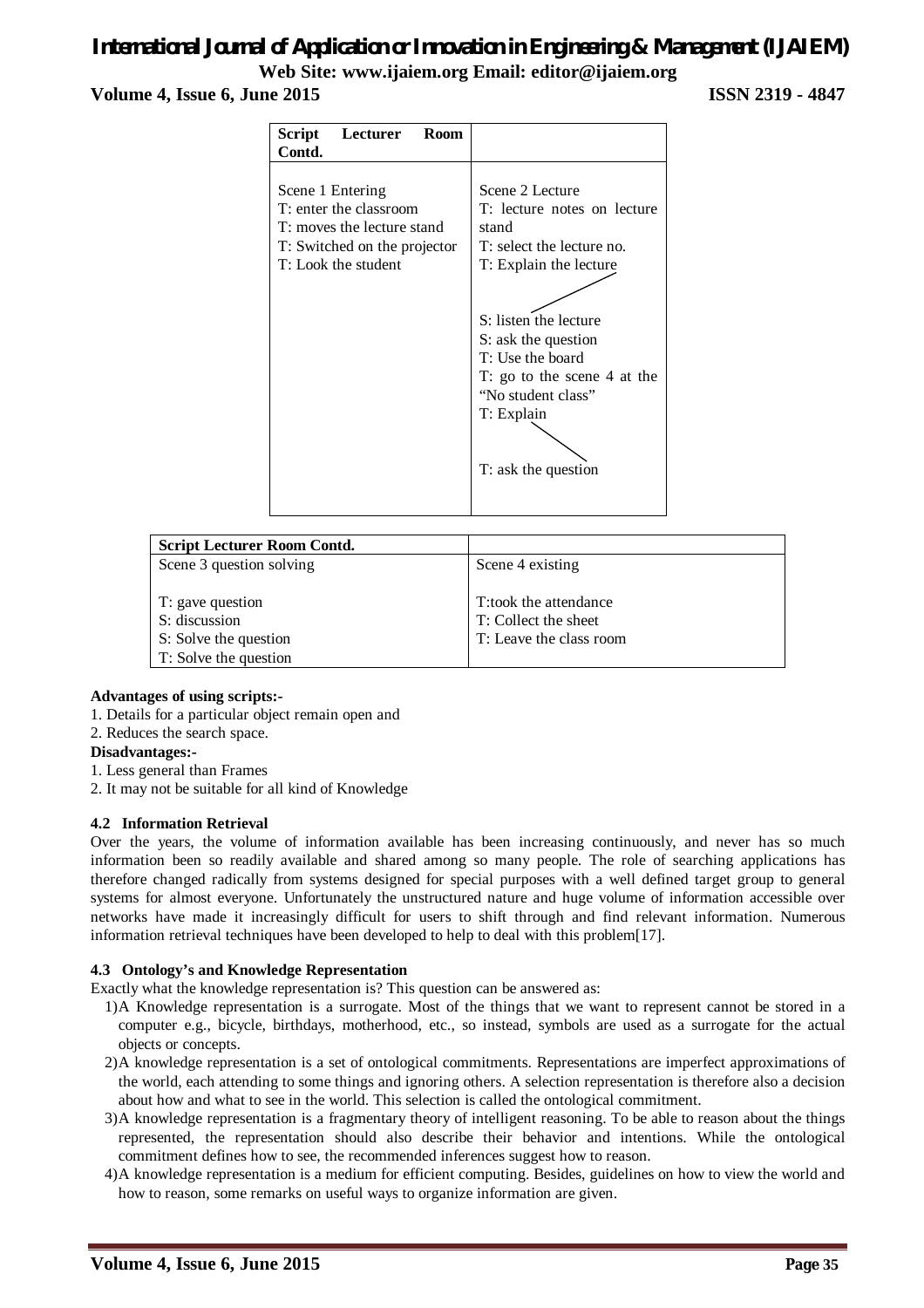#### **Volume 4, Issue 6, June 2015 ISSN 2319 - 4847**

5)A knowledge representation is a medium for human expression. The knowledge representation language should facilitate communication.

Over the past few years, many ontology development and query languages have been developed and this is still a continuing effort. As a branch of symbolic Artificial Intelligence, knowledge representation and reasoning aims at designing computer systems that reason about a machine-interpretable representation of the world, similar to human reasoning. Knowledge-based systemshave a computational model of some domain of interest in which symbols serve as surrogates for real world domain are facts, such as physical objects, events, relationships, etc[19][20].

#### **4.4 Means of Ontological Knowledge Representation**

If the knowledge in the KB is incomplete the semantic ranking algorithm performs very poorly: RDQL queries will return fewer results than expected, and the relevant documents will not be retrieved, or will get a much lower similarity value than they should. As limited as that might be, keyword-based search will likely perform better in these cases. To cope with this, our ranking model combines the semantic similarity measure with the similarity measure of a keywordbased algorithm[21].

On-to-Knowledge uses the general-purpose Resource Description Framework to represent metadata. The tool suite uses RDF Schema, a simple, Web-based RDF Vocabulary Description Language (http://www.w3.org/TR/rdf-schema/) to describe application-specific attributes and their corresponding semantics—for example, class hierarchies and domains and ranges of properties. [22] OIL is particularly effective as a development, delivery, and exchange language for ontology such as the Tao, which is complex and evolves with the current understanding of biology. Specifically, OIL inherits the best of both the frame and the description logic worlds. The frame-based modeling style and the range of epistemological constructs offered by OIL's syntax is comfortable and intuitive for most ontologies[23].

The RDFS produced by Protégé conforms to the W3C standard, except for the range definition of properties. RDFS only allows a single type for a range constraint; this is too limited for Protégé. This inconsistency can be handled by simply allowing multiple range constraints. The RDFS specification document indicates that we should specify a super class for multiple range classes, but this syntactic solution is not desirable from an ontological-engineering perspective because ranges can be disjunctive[24]. GeoShare lets users integrate heterogeneous information by resolving structural, syntactical, and Semantic heterogeneities. In the GeoShare spatial data infrastructure, we use the BUSTER search module as the core component of an Open GIS Consortium- compatible catalog service. The knowledge is represented in ontologies formalized in SHIQ description logic which can be migrated to OWL in the near future[25]. IHO S-100 Marine Data Model of the international Hydrographic Organization recently introduced new paradigm for integration and usage of various data on marine safety and the marine environment also includes a metadata model defined in Uniformed Modeling Language(UML).<sup>[26]</sup> This model describes main concepts and conceptual structures which provides syntactic interoperability between systems. Orymold is desktop software for the contextual management of gene expression data. The technical aspects of the implementation and the features of Orymold can be described by building a semantic model of the model organism *Oryza sativa*. This model can be used to include macro and microscopic pictures of organs, tissues, and cell types and to integrate gene expression data [27].

The ontology will be used to facilitate salivaomics data retrieval and integration across multiple fields of research together with data analysis and data mining. The ontology will be tested through its ability to serve the annotation ('tagging') of a representative corpus of salivaomics research literature that is to be incorporated into the SKB[10]. User profiles are semantically enriched using association rules, Bayesian networks and ontological knowledge in order to improve an agent's performance. Herein, the user profile is enhanced by enriching it with the semantics of ontology[11]. FAQ system on the Personal Computer (PC) domain, which employs ontology as the key technique to pre-process FAQs and process user query. It is also equipped with an enhanced ranking technique to present retrieved, query-relevant results. Specifically, the system uses the wrapper technique to help clean, retrieve, and transform FAQ information collected from a heterogeneous environment, such as the Web, and stores it in an ontological database. During retrieval of FAQs, the system trims irrelevant query keywords, employs either full keywords match or partial keywords match to retrieve FAQs, and removes conflicting FAQs before turning the final results to the user[12]. Search activities are performed by analyzing the subtopic correlation degrees with the user profile using Kendall, WebJaccard and cosine measures along the training subtopic sequence, measuring the session boundary recognition accuracy to identify the best threshold value. [13].

#### **5. PROPOSED WORK**

This work aims at the XML based knowledge representation using scripts. As a test of the proposed knowledge representation scheme, it shall be applied to specific domain. Then all the documents will be converted into xml document, and save in document base. These XML document convert it into ASCII format and apply pattern matching algorithm on them, Such that parse document using XML tags, apply fuzzy pattern rules on it. Then generate the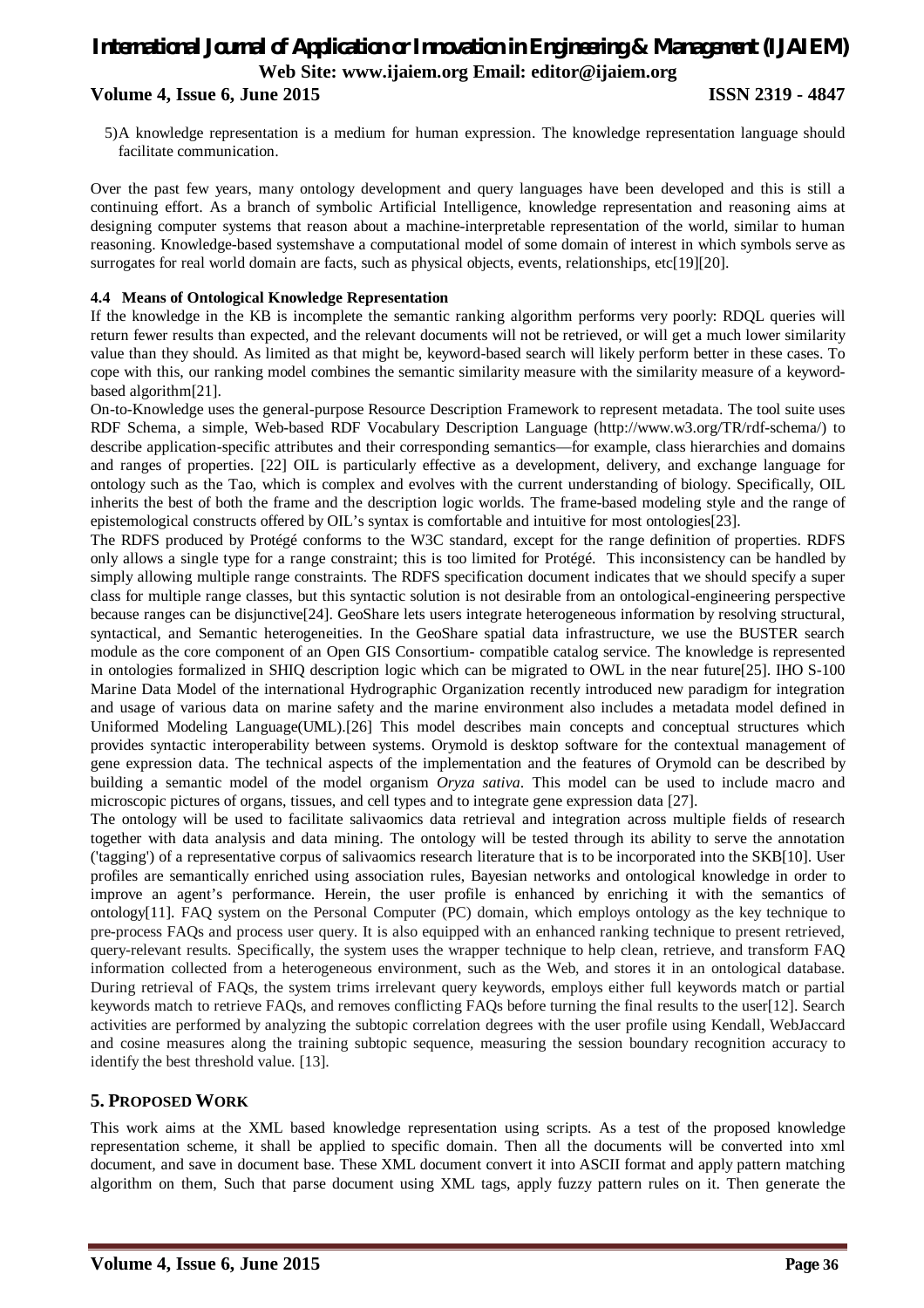### *International Journal of Application or Innovation in Engineering & Management (IJAIEM)* **Web Site: www.ijaiem.org Email: editor@ijaiem.org Volume 4, Issue 6, June 2015 ISSN 2319 - 4847**

knowledge which later converted into scripts for representing knowledge. And also whenever query is made display respected results.



**Figure 3:** System Flow Diagram

In Fig.3, a more detailed view of the major functions in most information retrieval systems is shown. At the top of the figure, the input side of the system is designed as a set of selected documents. These documents are organized and controlled by the indexing process, which is divided into two parts, a conceptual analysis and a transformation. The conceptual analysis, and a content analysis recognizes the contents of the document and the transformations transforms this information into the internal representation. This representation is stored and organized in a database for later (fast) retrieval. The bottom of the figure defines the output side, which is very similar to the input side. The conceptual analysis and transformation of requests recognizes the semantics and transform this knowledge into a representation similar to the representation used in the indexing process.

Then, some type of search strategy (matching function) is used to retrieve documents by comparing the description of the request with the description of the documents. If the request process is iterative, as shown in the figure by broken lines, it uses either document or document description in the process of obtaining the information needed. As the following shows that the system architecture as per the flow of data, and the storage of database, also checking the documents as per need, and send request some of them, finding out the some of the document in it. In this way, the portioning the two ways as per the given in flow diagram are mentioned below.

#### **5.1 Clustering**

A clustering is essentially a set of such clusters, usually containing all objects in the data set. Additionally, it may specify the relationship of the clusters to each other, for example a hierarchy of clusters embedded in each other. Clustering can be roughly distinguished as:-

- Hard clustering: Each object belongs to a cluster or not.
- Soft clustering (also: fuzzy clustering): Each object belongs to each cluster to a certain degree (e.g. a likelihood of belonging to the cluster).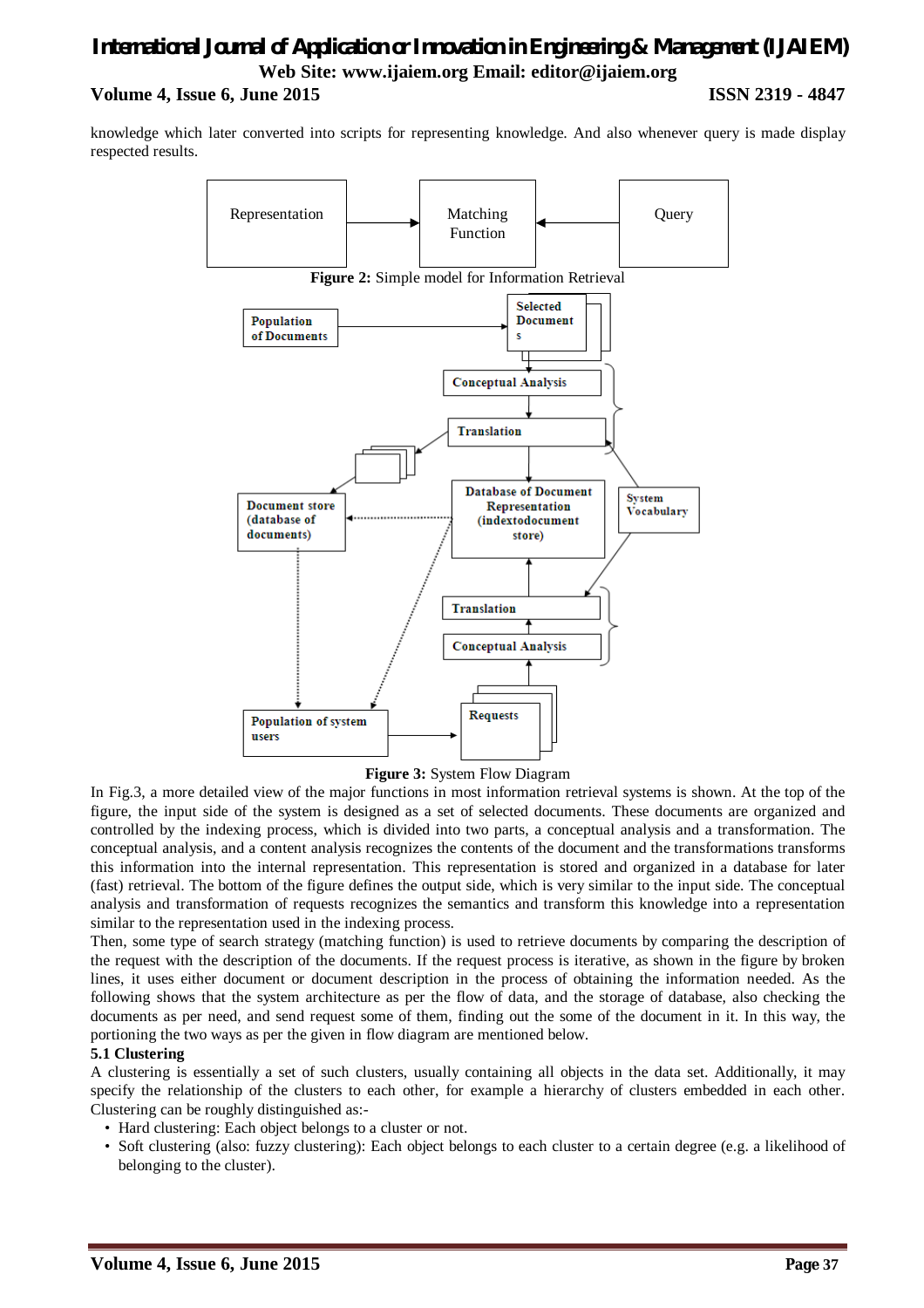#### **Volume 4, Issue 6, June 2015 ISSN 2319 - 4847**

In the presented work, fuzzy approach is provided to the clustering which gives efficient way to define relationships. In comparison with hard clustering methods, in which a pattern belongs to a single cluster, fuzzy clustering algorithms allow patterns to belong to all clusters with differing degrees of membership.

Clustering is this ………………………………..

#### **Algorithm:**

Input:a→Length of word

- Si…n→ character
- Pi…n→ Character Array
- $C \rightarrow No.$  of clusters

**Output:** Cluster membership values

{ Pim| i=1…….N, m=1…….c}

#### **Steps:**

- Initialization [i ,p=0, c=0]
- Initialize and normalize membership values.
- Convert input string to character array.
- While  $(p \leq a.length)$
- For  $(i=p; i \leq a.length; i++)$
- S.Add (a[i].ToString());
- $C = C + S[i];$
- Add C:
- End For
- $C= null$ :
- $P_{++}$ ;
- End While

#### **Detailed Design**

This project proposed two flow charts as they are following

- Xml Clustering
- Data mining & Knowledge Representation



**Figure 4.** Data Flow Diagram(XML Clustering)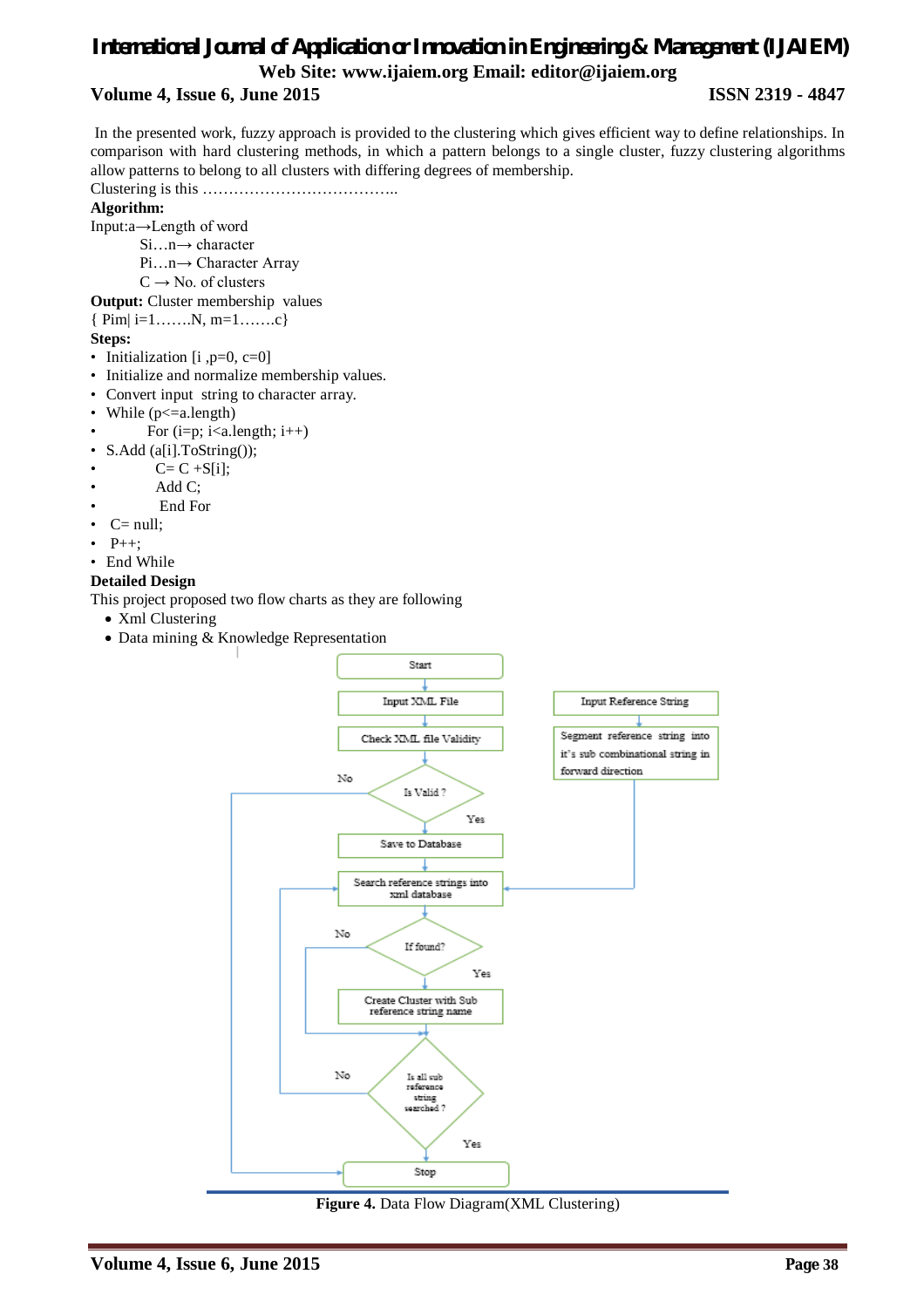**Volume 4, Issue 6, June 2015 ISSN 2319 - 4847**



**Figure 5:** Data Flow Diagram(Data Mining & Knowledge Representation)

#### **5.2 Implementation:- System Execution Results**

This snapshot shows that the keyword to be mined is entered. Their respective files are displayed. All clusters of respective keyword are displayed. The probabilities of presence of particular cluster in particular files are displayed. And at the end of the application close the window and go to the main window.



This is knowledge representation window shows that the all xml files of respective mined keyword are displayed. Select the particular file from it. The information in tabular format from particular file whichever we selected are displayed. Also the attributes which are given in file are displayed. Xml tag file are displayed. The attributes and their respective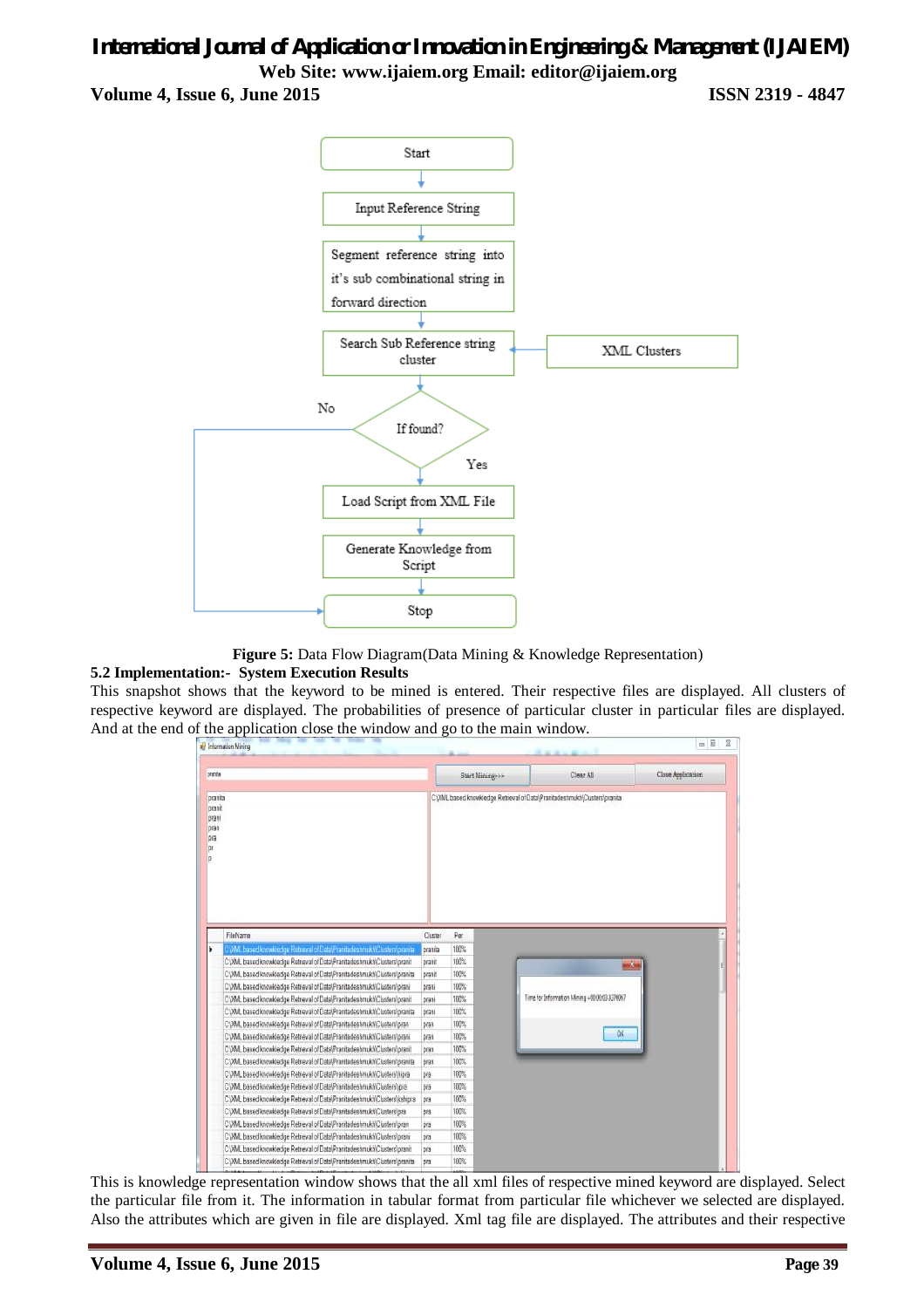### *International Journal of Application or Innovation in Engineering & Management (IJAIEM)* **Web Site: www.ijaiem.org Email: editor@ijaiem.org Volume 4, Issue 6, June 2015 ISSN 2319 - 4847**

information are displayed. Then finally represent the knowledge using scripts from given data by applying fuzzy rules and fuzzy patterns. And at the end of the application close the window and go to the main window.

| Knowledge Representation<br>C: XML based knowkledge Retrieval of Data\Pranitadeshmukh\Clusters\pranita<br>C:\XML based knowkledge Retrieval of Data\Pranitadeshmukh\Clusters\pranita\pranitadfuudjtd.jkn.xml ^<br>C:\XML based knowkledge Retrieval of Data\Pranitadeshmukh\Clusters\pranit<br>C:\XML based knowkledge Retrieval of Data\Pranitadeshmukh\Clusters\pranita\pranitazr11jkxy.zvz.xm<br>C:\XML based knowkledge Retrieval of Data\Pranitadeshmukh\Clusters\pranita<br>C:\XML based knowkledge Retrieval of Data\Pranitadeshmukh\Clusters\prani<br>C:\XML based knowkledge Retrieval of Data\Pranitadeshmukh\Clusters\pranit<br>C:\XML based knowkledge Retrieval of Data\Pranitadeshmukh\Clusters\pranita<br>C:\XML based knowkledge Retrieval of Data\Pranitadeshmukh\Clusters\pran<br>PermanantStreet1<br>Mother<br>PermanantStreet2<br>PermanantStreet3<br>PermanantCity<br>Name<br>Father<br>Age<br><b>DateofBirth</b><br>Gender<br>Last<br>Sarita<br>Pramod<br>Deshmukh <sub>23</sub><br>Monday, April 07, 2014 Female<br>AAA<br>AAA<br>AAA<br>Amravati<br>Y<br>pranita<br>☀<br>W<br>Gender female<br>gender female<br>Gender<br><studeninformation><br/><information><br/>Name pranita<br/>name pranita<br/>Name<br/>Father<br/><name>pranita</name><br/>Father pramod<br/>father pramod<br/><father>pramod</father><br/>Mother sarita<br/>mother sarita<br/>Mother<br/><mother>sarita</mother><br/>Last deshmukh<br/>last deshmukh<br/>Last<br/><last>deshmukh<last><br/>Age 23<br/>Age<br/>age 23<br/><b>DateofBirth</b><br/>DateofBirth monday,<br/>dateofbirth monday,<br/><age>23</age><br/><dateofbirth>monday, april 07, 2014DateofBirth april<br/>dateofbirth april<br/>Street<br/><gender>female</gender><br/>DateofBirth 07.<br/>date of birth 07.<br/>City<br/>DateofBirth 2014<br/>date of birth 2014<br/>Email<br/><permanantstreet1>aaa<permanantstreet2>aaaMobile<br/>Street permanantstreet1<br/>street aaa</permanantstreet2></permanantstreet1></dateofbirth></last></last></information></studeninformation> | Knowledge Representation |  |  |  |  |  | $\Sigma$<br><b>0</b> |
|---------------------------------------------------------------------------------------------------------------------------------------------------------------------------------------------------------------------------------------------------------------------------------------------------------------------------------------------------------------------------------------------------------------------------------------------------------------------------------------------------------------------------------------------------------------------------------------------------------------------------------------------------------------------------------------------------------------------------------------------------------------------------------------------------------------------------------------------------------------------------------------------------------------------------------------------------------------------------------------------------------------------------------------------------------------------------------------------------------------------------------------------------------------------------------------------------------------------------------------------------------------------------------------------------------------------------------------------------------------------------------------------------------------------------------------------------------------------------------------------------------------------------------------------------------------------------------------------------------------------------------------------------------------------------------------------------------------------------------------------------------------------------------------------------------------------------------------------------------------------------------------------------------------------------------------------------------------------------------------------------------------------------------------------------|--------------------------|--|--|--|--|--|----------------------|
|                                                                                                                                                                                                                                                                                                                                                                                                                                                                                                                                                                                                                                                                                                                                                                                                                                                                                                                                                                                                                                                                                                                                                                                                                                                                                                                                                                                                                                                                                                                                                                                                                                                                                                                                                                                                                                                                                                                                                                                                                                                   |                          |  |  |  |  |  |                      |
|                                                                                                                                                                                                                                                                                                                                                                                                                                                                                                                                                                                                                                                                                                                                                                                                                                                                                                                                                                                                                                                                                                                                                                                                                                                                                                                                                                                                                                                                                                                                                                                                                                                                                                                                                                                                                                                                                                                                                                                                                                                   |                          |  |  |  |  |  |                      |
|                                                                                                                                                                                                                                                                                                                                                                                                                                                                                                                                                                                                                                                                                                                                                                                                                                                                                                                                                                                                                                                                                                                                                                                                                                                                                                                                                                                                                                                                                                                                                                                                                                                                                                                                                                                                                                                                                                                                                                                                                                                   |                          |  |  |  |  |  | PermanantEr          |
|                                                                                                                                                                                                                                                                                                                                                                                                                                                                                                                                                                                                                                                                                                                                                                                                                                                                                                                                                                                                                                                                                                                                                                                                                                                                                                                                                                                                                                                                                                                                                                                                                                                                                                                                                                                                                                                                                                                                                                                                                                                   |                          |  |  |  |  |  | AAA@gmail.c          |
|                                                                                                                                                                                                                                                                                                                                                                                                                                                                                                                                                                                                                                                                                                                                                                                                                                                                                                                                                                                                                                                                                                                                                                                                                                                                                                                                                                                                                                                                                                                                                                                                                                                                                                                                                                                                                                                                                                                                                                                                                                                   |                          |  |  |  |  |  |                      |
|                                                                                                                                                                                                                                                                                                                                                                                                                                                                                                                                                                                                                                                                                                                                                                                                                                                                                                                                                                                                                                                                                                                                                                                                                                                                                                                                                                                                                                                                                                                                                                                                                                                                                                                                                                                                                                                                                                                                                                                                                                                   |                          |  |  |  |  |  |                      |
|                                                                                                                                                                                                                                                                                                                                                                                                                                                                                                                                                                                                                                                                                                                                                                                                                                                                                                                                                                                                                                                                                                                                                                                                                                                                                                                                                                                                                                                                                                                                                                                                                                                                                                                                                                                                                                                                                                                                                                                                                                                   |                          |  |  |  |  |  |                      |

#### **5.3 Experiment Result**

| Table 3: Combinational sub reference string |  |
|---------------------------------------------|--|
|                                             |  |

| <b>Sub-String</b> | $Weight(\%)$ | Time for<br>segmentation |
|-------------------|--------------|--------------------------|
| Pranita           | 100          |                          |
| Pranit            | 85.71        |                          |
| Prani             | 71.42        |                          |
| Pran              | 51.14        | $0.0056$ Sec             |
| Pra               | 42.85        |                          |
| Pr                | 28.57        |                          |
| P                 | 14.28        |                          |

#### **Table 4.** Mining & Knowledge Generation Result

| Sr.No          | <b>Cluste</b><br>r name | No<br>of<br>XМ<br>L<br>files | <b>No of script Matched</b>                 | Time for<br>knowledge<br><b>Generatio</b><br>n |
|----------------|-------------------------|------------------------------|---------------------------------------------|------------------------------------------------|
|                | Pranita                 | 2                            | Name, mother name                           | 0.0234 Sec                                     |
| 2              | Pranit                  | 4                            | Name, mothername, father name               | 0.01435<br><b>Sec</b>                          |
| 3              | prani                   | 7                            | Name, mothername, sister name               | $0.2341$ sec                                   |
| $\overline{4}$ | p                       | 16                           | Name, city, mothername, fathername, address | 12.345 sec                                     |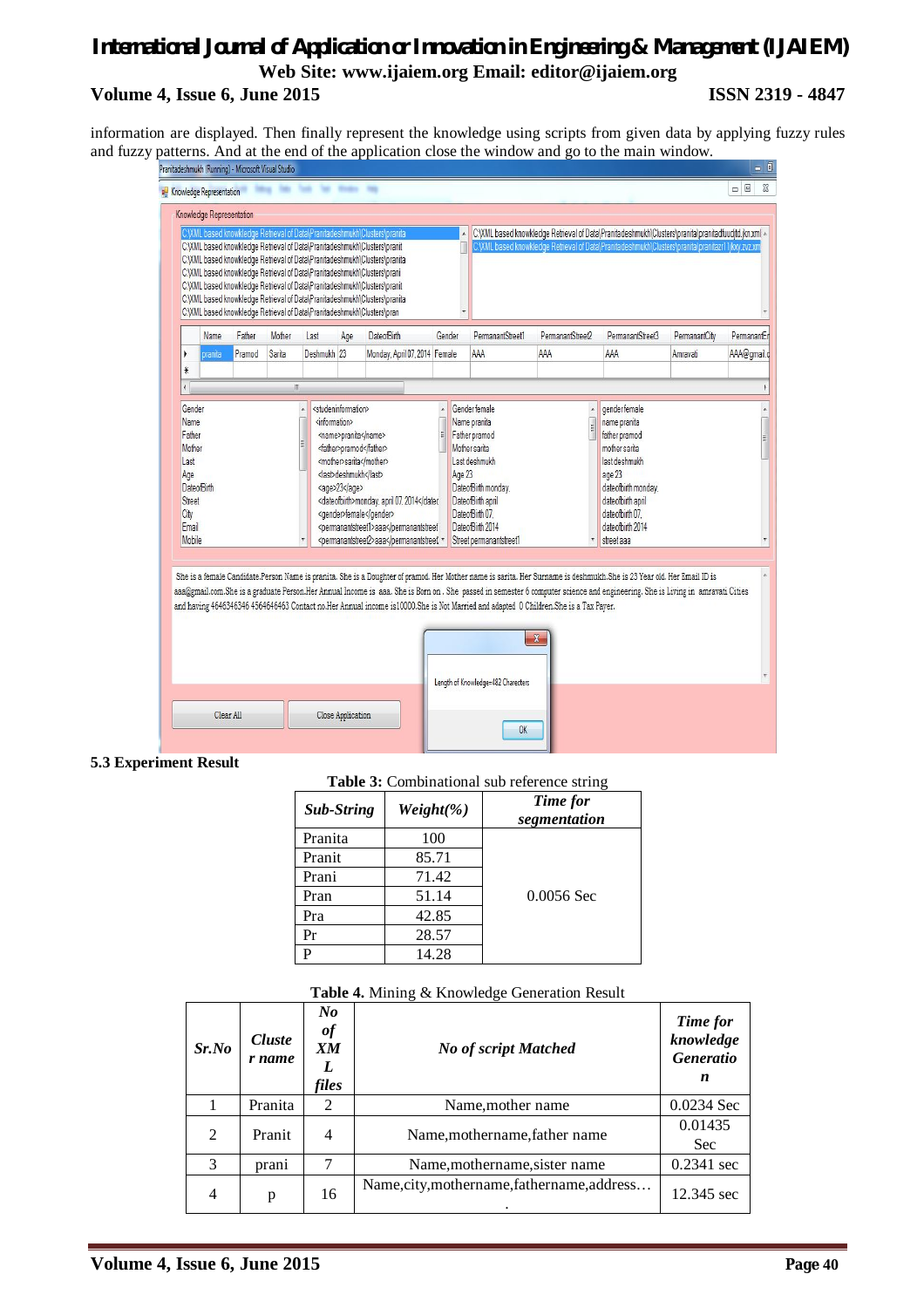**Volume 4, Issue 6, June 2015 ISSN 2319 - 4847**

#### **5.4 Simulation Results:**



**Graph 1:** Graphical Results on input strings

The above graph shows that the time of information mining depends on the no. of clusters. And the no of clusters depends on length of keyword.



**Graph .2:** Graphical Results on input string

The above graph shows that the total no of clusters and length of knowledge for particular keyword.

#### **5.5 Comparative Results and Discussion**

The experimental results shown above derive the need of efficient clustering. To define the efficiency the proposed algorithm is compared with some other clustering algorithms and the comparative results are discussed. To deal with the comparisons, here the previous results given on the different clustering algorithm are considered. The proposed clustering algorithm is compared with hierarchical clustering algorithm, Self-organization map algorithm (SOM) and Expectation maximization (EM) clustering algorithm. The brief description algorithm given as follows.

#### **Proposed algorithm:**

It is a partitioning method. Objects are classified as belonging to one of the group. This method minimizes the overall within-cluster dispersion by iterative reallocation of cluster members.

#### **Hierarchical algorithm (HCA):**

This algorithm combines or divide existing groups, creating hierarchical structure that reflects the order in which groups are merged or divided.

#### **Self- organization Map algorithm (SOM):**

To use this algorithm is to regard the objects in the input space represented by the same node as grouped into a cluster. Each objective the input is presented to the map and the best matching node is identified.

#### **Expectation Maximization algorithm (EM):**

EM is the distance based algorithm that assumes the dataset can be modeled as a linear combination of multivariate normal distributions and the algorithm finds the distribution parameters that maximize a model quality measure, called log likelihood.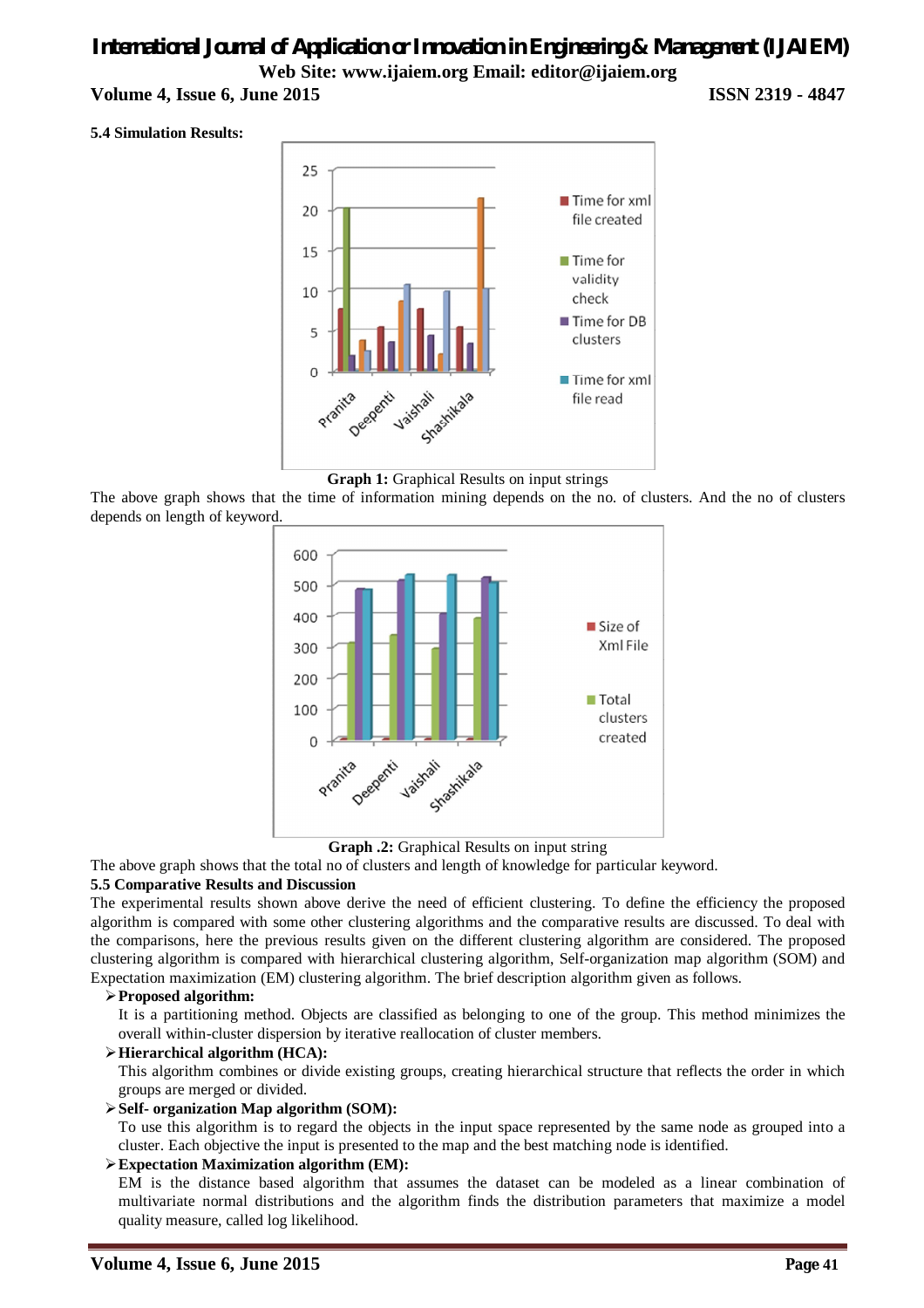#### **Volume 4, Issue 6, June 2015 ISSN 2319 - 4847**

The reasons behind selecting these algorithms are:

- Popularity
- Flexibility
- Applicability

All these algorithms are compared according to the following factors:

- Number of clusters
- Size of dataset
- According to above discussion and results of previous algorithm, it is found that
	- As value of clusters become increases, the performance of SOM algorithm becomes lower. However the performance of proposed algorithm and EM algorithm become better than the hierarchical clustering algorithm.
	- The Proposed Algorithm and EM algorithm has better for huge database and SOM & HCA algorithm better for small database.

#### **6. CONCLUSION**

The aim of this dissertation, as the indicated in the beginning was to investigate and discuss introduction of ontologies and fuzzy rules to knowledge representation and thereby the promotion of semantics in the document representation propose. The main research question was how to recognize concepts in information objects and queries, represent these in the information mining system, and use the knowledge about relations between concepts captured by ontologies in the querying process. In the dissertation, we have focused on the following three main aspects related to the research question.

- 1.Recognition and representation of information in the documents and queries and the mapping of this knowledge into the ontologies.
- 2.Improvement of mining process by use of similarity measures derived from knowledge about relations between concepts in ontologies, and
- 3.How to weld the ideas of such ontological and fuzzy rules and ontological similarity into realistic scalable information mining scenario, And the conclusion first discusses and concludes on these three elements separately, after which an overall conclusion is given and perspectives that can be used as the subject of further work is indicated.

#### **7. FUTURE SCOPE**

The ontology's can be adapted to the document space within multi-disciplinary domains where different terminology is used. The objective is to enhance the user-experience by improvement of search result quality for large-scale search systems. In the same domain, also we will increases The Xml tags, Attributes and Fuzzy rules on it. Also we can use Indexing Concept in it, for which we will reduces the searching timing and calculate the no of turns for particular search word. Also improve parameters as per consideration.

This project was intended to compare between some data clustering algorithm. Through my extensive search I was unable to find any study that attempts to compare between the four clustering algorithm under investigation. As a future work, comparisons between these four algorithm (or may other algorithms) can be attempted according to different factors other than those considered. One important factor is normalization. Comparing between results of algorithms using normalized data or non- normalized data will give different results. Of course normalization will affect the performance of the algorithm and the quality of the results. Another approach may consider using data clustering algorithms on applications such as object and character recognition or information retrieval which is concerned with automatic storage and retrieval of documents.

#### **REFERENCES**

- [1]. Marcelo tallis, "A script based approach to modifying knowledge based system"2011.
- [2]. PushpaKesarwani, Prof. A.K. Misra, "Selected integrated approach for knowledge representation by comparative study of knowledge scheme", International Journal of Scientific and Research Publications, Volume 3, Issue 2, February 2013.
- [3]. Tilotma Sharma1, Deepali Kelkar2,"A Tour Towards Knowledge Representation Techniques", International Journal of Computer Technology and Electronics Engineering (IJCTEE) Volume 2, Issue 2,2012.
- [4]. DovDori, "The Visual Semantic Web: Unifying Human and Machine Semantic Web Representations with Object-ProcessMethodology".Technion, Israel Institute of Technology, Haifa, 2010.
- [5]. PoonamTanvar, Dr. T.V. Prasad, Dr. KamleshDatta "Hybrid Technique for Effective Knowledge Representation & A Comparative Study"2010.
- [6]. Philippe Martin, "Knowledge representation in RDF/XML, KIF, Frame-CG and Formalized-English". Distributed System Technology Centre Griffith University - PMB 50 Gold Coast MC, QLD 9726, 2004.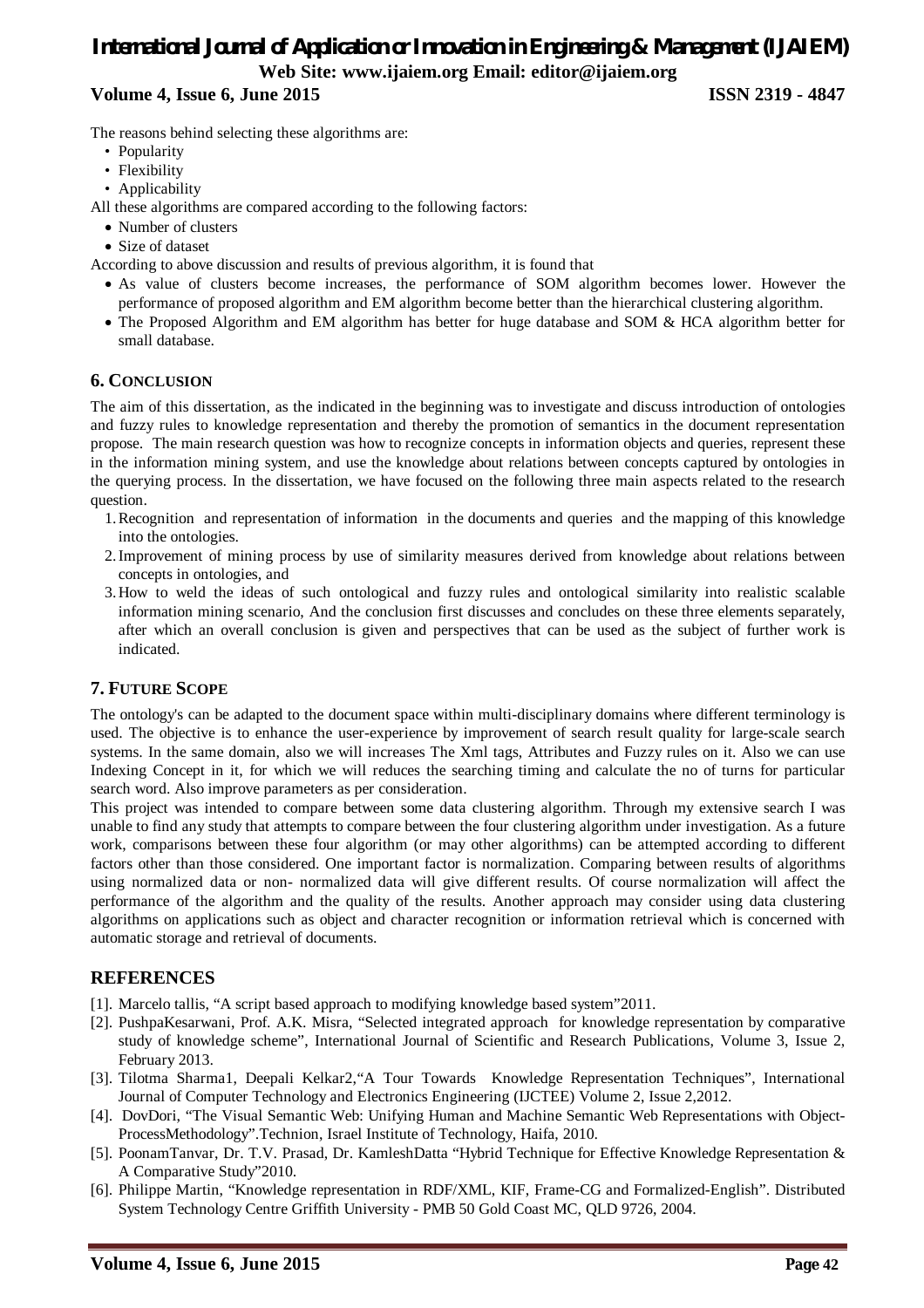#### **Volume 4, Issue 6, June 2015 ISSN 2319 - 4847**

- [7]. Ying Zhang, Alex Golovinsky, Mark Yim, Craig Eldershaw, "AnXML-based Scripting Language for Chain-type Modular Robotic Systems", Palo Alto Research Center, 3333 Coyote Hill, Palo Alto, CA, USAyzhang, yim, celdersh @parc.com and alexg@mit.edu,2010.
- [8]. Thomas R. Gruber , "Towards Principles for the Design of Ontology Used for Knowledge Sharing", International Journal of Human Computer Studies, November 1995, Vol. 43, Issues 5-6,1993.
- [9]. Dieter Fensel, "Ontology Based Knowledge Management", IEEE Computer, Nov 2002, Vol 35 No 11. pp56-59, 2002.
- [10].Pablo Castells,Mirium Fernandez, David Vallet, "AnAdaptation of the Vector Space Model for Ontology Based Information Retrieval" . IEEE Transactions on Knowledge and Data Engineering, Feb 2007, Vol.19,No.2.
- [11].M. Kerber, "Knowledge Representation I", Introduction to AI 06-08775, 2004/05.
- [12].B. Lamiroy1 and L. Najman2,3, "Scan-to-xml: Using Software Component Algebra for Intelligent Document Generation"2010,
- [13].LI Guoliang, FENG Jianhua, ZHOU Lizhu, "Keyword Searches in Data-Centric XML Documents Using Tree Partitioning", Tsinghua Science And Technology,ISSNI 11007-02141 102/ 211 lpp7-18Volume 14, Number 1, February 2009.
- [14].LI Yingchun ,"A Systems-Science-Based Knowledge Explanation Method", Tsinghua Science And Technology, ISSN 1007-0214 11/20 pp49 – 56 Volume 6, Number 1, March 2001.
- [15].Gaurav Harit1, K. J. Jinesh2, Ritu Garg3 C.V Jawahar2, and Santanu Chaudhury3," Managing Multiligual OCR Project using XML"2008.
- [16].Alexandre Delteil1, Catherine Faron2, and Rose Dieng1, "Building Concept Lattices by Learning Concepts from RDF Graphs Annotating Web Documents",1990.
- [17].Jean-François Baget 1,2, Olivier Corby1, Rose Dieng-Kuntz1, "Griwes: Generic Model and Preliminary Specifications for a Graph-Based Knowledge Representation Toolkit",2010.
- [18].H. Cherfi1, O. Corby1, C. Faron Zucker1,2, K. Khelif1 and M.T. Nguyen1," Semantic Annotation of Texts with RDF Graph Contexts"2009.
- [19].Philippe Fournier-Viger, "Evaluating Spatial Representations and Skills in a Simulator-Based Tutoring System", IEEE Transactions On Learning Technologies, VOL. 1, NO. 1, JANUARY-MARCH 2008.
- [20].Victoria Uren, Bertrand Sereno, Simon Buckingham Shum &Gangmin Li, September, 2003,"Interfaces for Capturing Interpretations of Research Literature".
- [21].Kossmann D. and Stocker K., "Iterative Dynamic Programming: A New Class of Query Optimization Algorithm," ACM TODS, March 2000.
- [22].Ibraraki T. and Kameda T. "Optimal Nesting for Computing N-Relational Joins," ACM Transactions on Database Systems, vol. 9, no. 3, pp. 482-502, 1984.
- [23].Oszu M. T. and Valduriez P., "Principles of Distributed Database Systems", Prentice Hall International, NJ, 1999.
- [24].H. Balakrishnan, M. F. Kaashoek, D. Karger, R. Morris, and I. Stoica, "Looking up data in P2P systems", Communications of ACM , Vol.46, No.2, 2003.
- [25].N. Daswani, H. Garcia-Molina, and B. Yang, "Open problems in data-sharing peer-to-peer systems", Proc. of the 9th International Conference on Database Theory (ICDT'03), 2003.
- [26].D. S. Milojicic, V. Kalogeraki, R. Lukose, K. Nagaraja, J. Pruyne, B. Richard, S. Rolins, and Z. Xu, "Peer-to-peer computing", HP Lab technical report, HPL-2002-57, 2002.
- [27].D. Barkai, "Technologies for sharing and collaborating on the net", Proc. of the 1st International Workshop on Peer-to-Peer Systems (IPTPS'02), 2002.
- [28].S. Chaudhuri, G. Das, and V. Narasayya, "A Robust Optimization- Based Approach for Approximate Answering of Aggregate Queries," Proc. 20th ACM SIGMOD Int'l Conf. Management of Data (SIGMOD '01), 2001.
- [29].B. Babcock, S. Chaudhuri, and G. Das, "Dynamic Sample Selection for Approximate Query Processing," Proc. 22nd ACM SIGMOD Int'l Conf. Management of Data (SIGMOD '03), pp. 539-550, 2003.
- [30].S. Chaudhuri, G. Das, M. Datar, R. Motwani, and V. Narasayya, "Overcoming Limitations of Sampling for Aggregation Queries," Proc. 17th IEEE Int'l Conf. Data Eng. (ICDE '01), pp. 534-542, 2001.
- [31].S. Chaudhuri, G. Das, and V. Narasayya, "A Robust Optimization- Based Approach for Approximate Answering of Aggregate Queries," Proc. 20th ACM SIGMOD Int'l Conf. Management of Data (SIGMOD '01), 2001.
- [32].S. Acharya, P.B. Gibbons, and V. Poosala, "Aqua: A Fast Decision Support System Using Approximate Query Answers," Proc. 25th Int'l Conf. Very Large Data Bases (VLDB '99), 1999.
- [33]. C. Gkantsidis, M. Mihail, and A. Saberi, "Random Walks in Peerto- Peer Networks," Proc. IEEE INFOCOM '04, 2004.
- [34].M. Charikar, S. Chaudhuri, R. Motwani, and V. Narasayya, "Towards Estimation Error Guarantees for Distinct Values," Proc. 19th ACM Symp. Principles of Database Systems (PODS '00), 2000.
- [35].S. Chaudhuri, R. Motwani, and V. Narasayya, "Random Sampling for Histogram Construction: How Much Is Enough," Proc. ACM SIGMOD Int'l Conf. Management of Data (SIGMOD '98), pp. 436- 447, 1998.